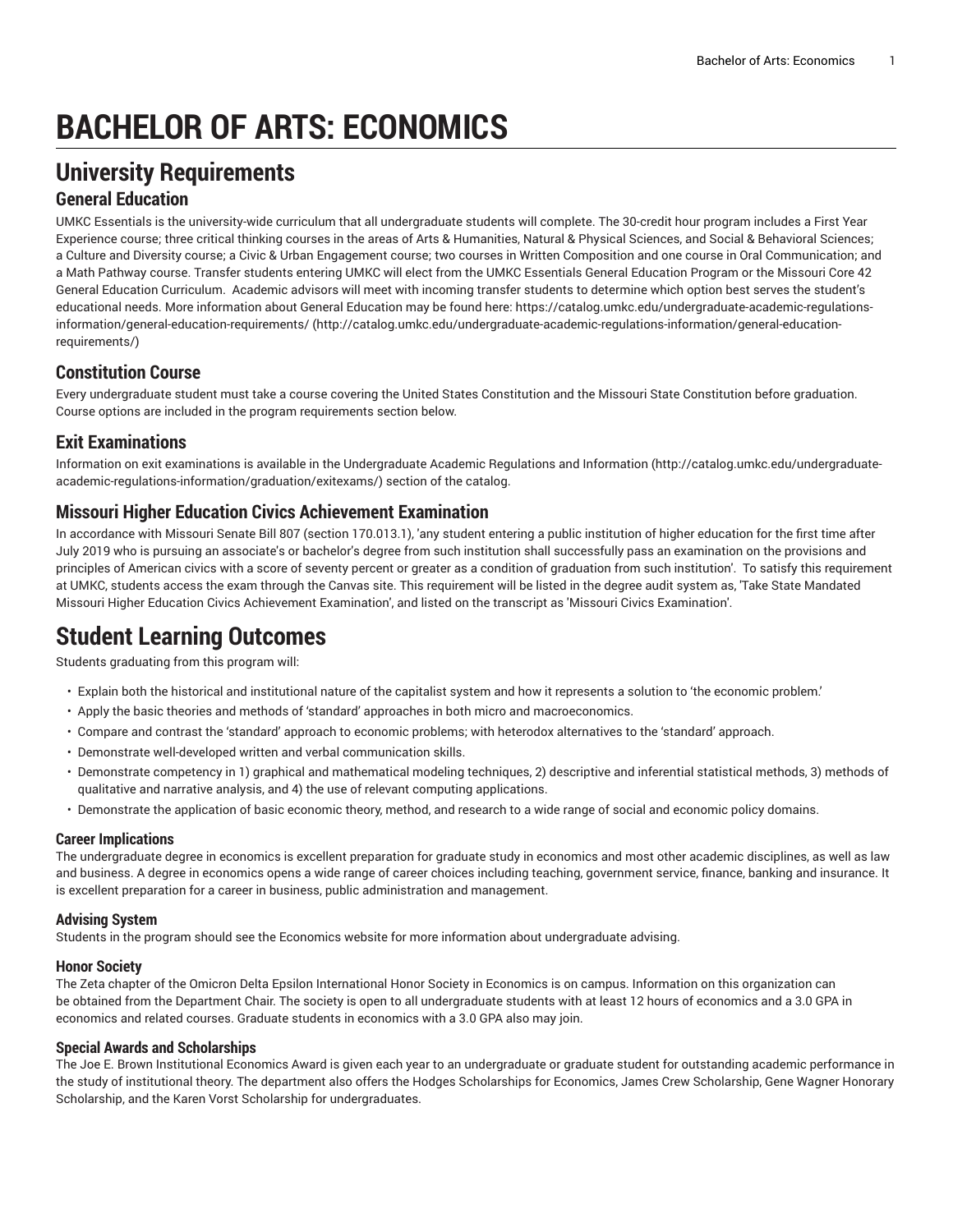# **Program Requirements**

### **UMKC Essentials**

| Code                                                         | Title                                                   | Credits |
|--------------------------------------------------------------|---------------------------------------------------------|---------|
| First Semester Experience Course (GEFSE)                     |                                                         |         |
| Written Communication:                                       |                                                         |         |
| ENGLISH 110                                                  | Introduction to Academic Prose                          | 3       |
| <b>ENGLISH 225</b>                                           | English II: Intermediate Academic Prose                 | 3       |
| Oral Communication (choose one of the following):            |                                                         | 3       |
| COMM-ST 110                                                  | Fundamentals of Effective Speaking and Listening        |         |
| COMM-ST 140                                                  | Introduction to Communication                           |         |
| COMM-ST 212                                                  | Argumentation And Debate (offered via dual credit only) |         |
| COMM-ST 277                                                  | Interpersonal Communication                             |         |
| Math Pathway (satisfied in major requirements below)         |                                                         |         |
| Critical Thinking in Arts & Humanities (GECRT-AH)            |                                                         |         |
| Critical Thinking in Natural & Physical Sciences (GECRT-SC)  |                                                         | 3       |
| Critical Thinking in Social & Behavioral Sciences (GECRT-SS) |                                                         | 3       |
| Culture & Diversity Course (GECDV)                           |                                                         |         |
| Civic & Urban Engagement Course (GECUE)                      |                                                         |         |
| <b>Total Credits</b>                                         |                                                         | 27      |

### **Constitution Course Requirement**

Section 170.011.1 of the Missouri Revised Statutes, 2015, states that all candidates for a degree issued by a college or university in the state of Missouri must have "satisfactorily passed an examination on the provisions and principles of the Constitution of the United States and of the state of Missouri, and in American history and American institutions."

Courses at UMKC that satisfy this state requirement are:

| Code                         | Title                                      | <b>Credits</b> |
|------------------------------|--------------------------------------------|----------------|
| Choose one of the following: |                                            | 3              |
| CJC 364                      | The Supreme Court And The Criminal Process |                |
| HISTORY 101                  | U.S. History to 1877                       |                |
| HISTORY 102                  | U.S. History Since 1877                    |                |
| HONORS 230                   | <b>Honors American Government</b>          |                |
| POL-SCI 210                  | American Government                        |                |

Total Credits 3

There are a few other ways this requirement can be satisfied for students transferring to UMKC:

• Take an equivalent course from the list above at a regionally accredited institution.

- Earn credit for one of the above courses through AP, IB, or CLEP.
- Take a course that directly satisfies the Missouri Constitution Requirement at another Missouri institution.
- Have a previous bachelors degree (or higher) from a regionally accredited institution.
- Have an Associate of Arts degree from a regionally accredited institution.
- Complete the 42 Hour Core at a Missouri institution and have it listed on the official transcript.

#### **School of Humanities and Social Sciences Degree Requirements**

| Code                                           | Title | Credits |
|------------------------------------------------|-------|---------|
| Writing Intensive Course (300-level or above): |       |         |
| Total Credits                                  |       |         |

#### **Major Requirements**

Students must successfully complete the major requirements below with at least 12 hours of the noted upper division (300+) course requirements completed at UMKC.

This program requires a minimum of 36 hours of courses in the department. A minimum 2.0 GPA in the major is required for graduation.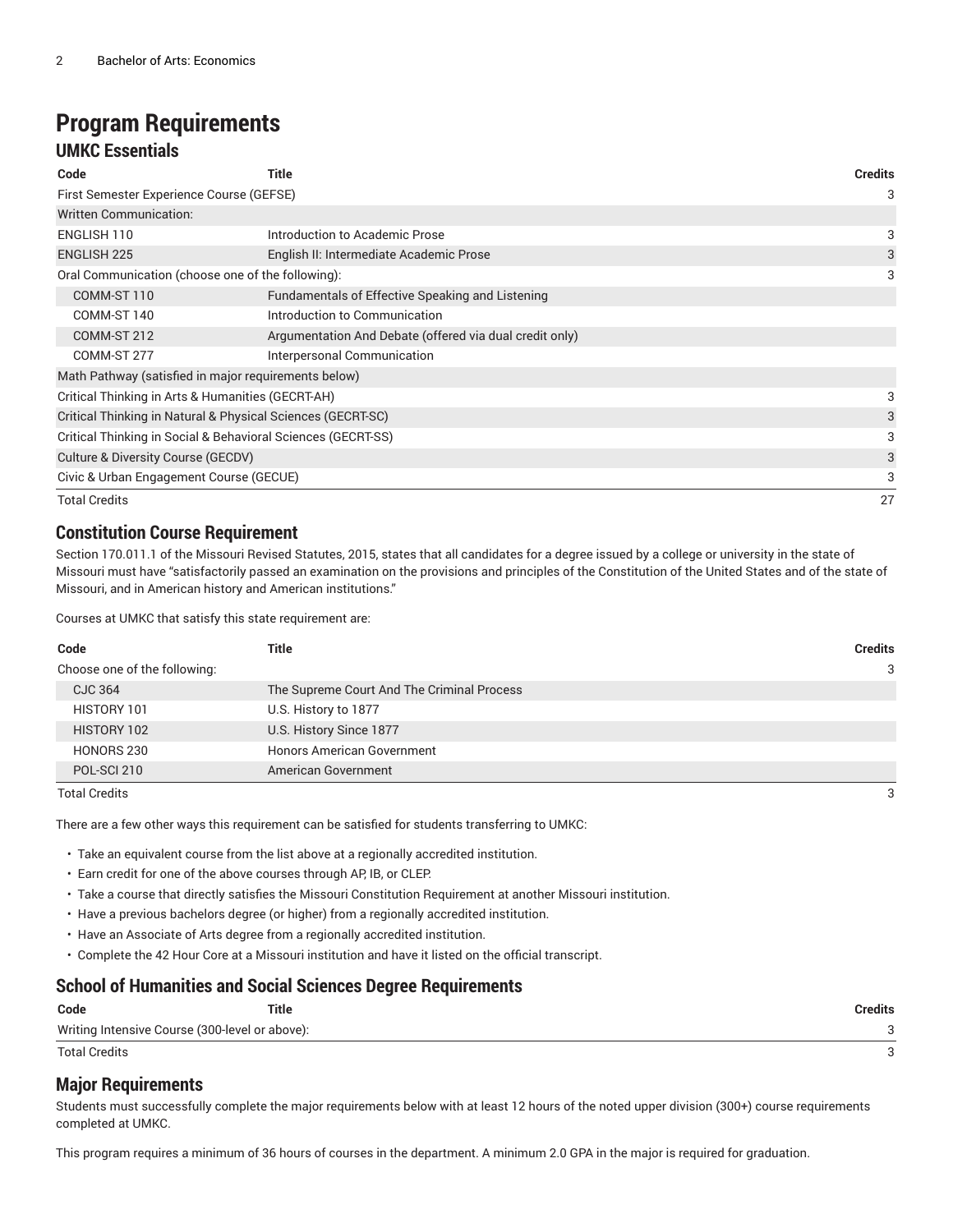| Code                                                                    | <b>Title</b>                                                                                                                             | <b>Credits</b> |
|-------------------------------------------------------------------------|------------------------------------------------------------------------------------------------------------------------------------------|----------------|
| <b>Major Prerequisites</b>                                              |                                                                                                                                          |                |
| <b>MATH 110</b>                                                         | Precalculus Algebra (satisfies Math Pathway)                                                                                             | 3              |
| <b>STAT 235</b>                                                         | <b>Elementary Statistics</b>                                                                                                             | 3              |
| <b>Major Requirements</b>                                               |                                                                                                                                          |                |
| <b>ECON 201</b>                                                         | <b>Principles of Macroeconomics</b>                                                                                                      | 3              |
| <b>ECON 202</b>                                                         | Principles of Microeconomics                                                                                                             | 3              |
| <b>ECON 301</b>                                                         | Macroeconomic Analysis                                                                                                                   | 3              |
| <b>ECON 302</b>                                                         | Microeconomic Analysis                                                                                                                   | 3              |
| <b>ECON 425</b>                                                         | Econometrics                                                                                                                             | 3              |
| <b>ECON 451</b>                                                         | Institutional Economic Theory                                                                                                            | 3              |
| <b>Major Electives</b>                                                  |                                                                                                                                          | 15             |
| elective with permission of department.                                 | Any 300 or 400-level ECON course not included in Major Requirements is a major elective. 5500-level courses may be taken as a B.A. major |                |
| Courses expected to be offered on at least a two-year rotation include: |                                                                                                                                          |                |
| <b>ECON 314</b>                                                         | Political Economy of Race, Class And Gender. Theory, History, And Policy                                                                 |                |
| <b>ECON 331</b>                                                         | Money And Banking                                                                                                                        |                |
| <b>ECON 340</b>                                                         | <b>Collective Bargaining</b>                                                                                                             |                |
| <b>ECON 341</b>                                                         | Union Leadership and Administration                                                                                                      |                |
| <b>ECON 402</b>                                                         | Labor and the Global Political Economy                                                                                                   |                |
| ECON 404RR                                                              | American Labor History                                                                                                                   |                |
| ECON 406WI                                                              | History Of Economic Thought                                                                                                              |                |
| <b>ECON 412</b>                                                         | International Trade And Development                                                                                                      |                |
| <b>ECON 416</b>                                                         | Law And Economics                                                                                                                        |                |
| <b>ECON 420</b>                                                         | Environment, Resources And Economic Growth                                                                                               |                |
| <b>ECON 431</b>                                                         | <b>Monetary Theory And Policy</b>                                                                                                        |                |
| <b>ECON 435</b>                                                         | <b>Public Finance</b>                                                                                                                    |                |
| <b>ECON 497</b>                                                         | Internship                                                                                                                               |                |

Total Credits 39

#### **General Electives**

Students must take elective credit hours to meet the minimum credit hour requirement for their degree, including at least 36 credit hours of coursework at the 300-level or above. The minimum required by the university is 120 credit hours, of which at least 30 credit hours must be taken at UMKC, but some degree programs require more.

**Code Title Credits**

**General Electives 48**

**Minimum GPA: 2.0**

**Total Credit Hours: 120**

# **Tools for Planning and Fulfilling Academic Requirements**

UMKC's Major Maps are detailed, semester by semester plans that lead a student to complete all degree requirements within four years. Plans include benchmarks and critical courses by term that assist a student's evaluation of progress and major "fit". In order to ensure that the appropriate courses are taken, students are encouraged to consult with the undergraduate advisor for this major. Please see the tab above to view the major map for this program.

UMKC's [Transfer](https://www.umkc.edu/admissions/transfer-guides.html) Guides [\(https://www.umkc.edu/admissions/transfer-guides.html](https://www.umkc.edu/admissions/transfer-guides.html)) provide detailed guidance on recommended transfer coursework, plans of study, transfer timelines, and transfer contact information. To ensure a seamless transfer experience, students are encouraged to work with both their community college advisor and a UMKC advisor when planning their coursework.

UMKC's [PlanMyDegree](https://www.umkc.edu/registrar/academic-programs/plan-my-degree.html) 'Audit' ([https://www.umkc.edu/registrar/academic-programs/plan-my-degree.html\)](https://www.umkc.edu/registrar/academic-programs/plan-my-degree.html) degree audit system provides an individual evaluation of all degree requirements (General Education, Degree Specific, Major Specific, etc.) for students' officially recorded (Office of Registration and Records) and "what if" exploratory plans of study. This evaluation is used to certify all graduation requirements.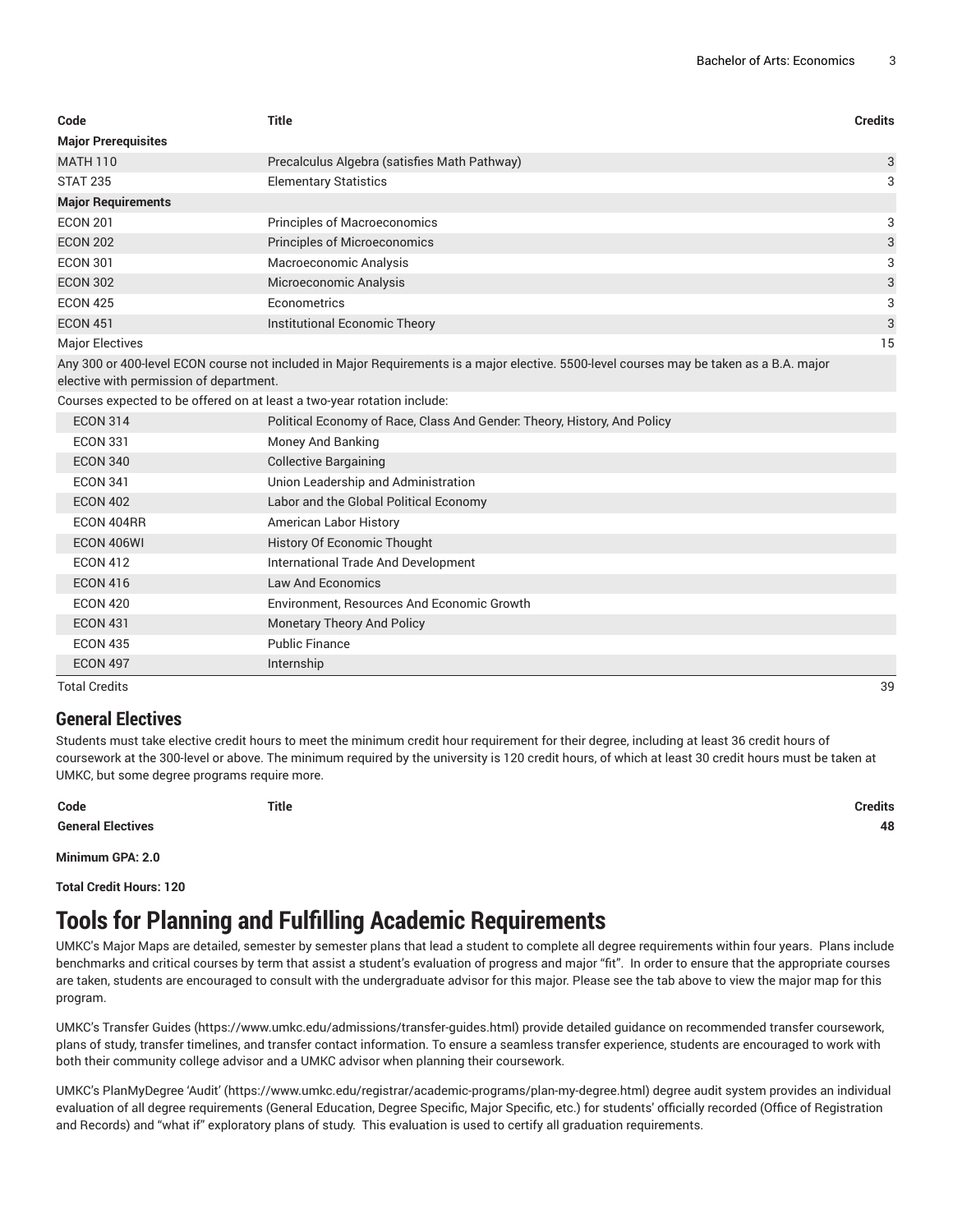UMKC's [PlanMyDegree](https://www.umkc.edu/registrar/academic-programs/plan-my-degree.html) 'Plans' [\(https://www.umkc.edu/registrar/academic-programs/plan-my-degree.html\)](https://www.umkc.edu/registrar/academic-programs/plan-my-degree.html) degree planning tool enables students to develop a personalized semester by semester plan of study towards completion of degree requirements for student's officially recorded (Office of Registration and Records) and "what if" exploratory plans of study. Update and edit your full plan to degree completion each term and confirm accuracy each semester with your Academic Advisor(s).

## **Major Map Four Year Graduation Plan - Courses & Critical Benchmarks for First Time College Students:**

UMKC's Major Maps are detailed, undergraduate four-year course outlines that inform students on the classes they should take and when to take them. Outlines are updated yearly. Graduate students should visit their program's individual school for program outlines.

The following is a sample course of study. Your path to graduation may vary based on factors such as college credit you earned while in high school, transfer work from other institutions of higher learning, and placement in Mathematics. You are responsible for checking prerequisites to any courses. It is the Student's responsibility to ensure that all program requirements are met. This guide is not a substitute for academic advisement.

| <b>First Year</b>                |                |    |                                                                |                |                           |
|----------------------------------|----------------|----|----------------------------------------------------------------|----------------|---------------------------|
| <b>Fall Semester</b>             | <b>Credits</b> |    | <b>Spring Semester</b>                                         | <b>Credits</b> |                           |
| ECON 201 or 202 <sup>CC</sup>    |                |    | 3 ECON 201 or 202 <sup>CC</sup>                                |                | 3                         |
| <b>GEFSE 101</b>                 |                |    | 3 ENGLISH 225                                                  |                | $\ensuremath{\mathsf{3}}$ |
| ENGLISH 110                      |                |    | 3 COMM-ST 110 or 277                                           |                | 3                         |
| MATH 110 or STAT 235CC           |                |    | 3 GECRT-SC 101                                                 |                | 3                         |
| GECRT-SS 101                     |                |    | 3 General Elective                                             |                | 3                         |
|                                  |                | 15 |                                                                |                | 15                        |
| <b>Second Year</b>               |                |    |                                                                |                |                           |
| <b>Fall Semester</b>             | <b>Credits</b> |    | <b>Spring Semester</b>                                         | <b>Credits</b> |                           |
| ECON 301 $\mathrm{^{CC}}$        |                |    | 3 ECON 302CC                                                   |                | 3                         |
| STAT 235 (or General Elective)   |                |    | 3 ECON 3XX/4XX Major Elective                                  |                | $\ensuremath{\mathsf{3}}$ |
| GECRT-AH 101                     |                |    | 3 GECDV 201                                                    |                | $\ensuremath{\mathsf{3}}$ |
| GECUE 201                        |                |    | 3 General Elective                                             |                | $\ensuremath{\mathsf{3}}$ |
| <b>General Elective</b>          |                |    | 3 General Elective                                             |                | 3                         |
|                                  |                | 15 |                                                                |                | 15                        |
| <b>Third Year</b>                |                |    |                                                                |                |                           |
| <b>Fall Semester</b>             | <b>Credits</b> |    | <b>Spring Semester</b>                                         | <b>Credits</b> |                           |
| <b>ECON 425</b>                  |                |    | 3 ECON 406WI                                                   |                | 3                         |
| <b>ECON 451</b>                  |                |    | 3 ECON 3XX/4XX Major Elective                                  |                | $\ensuremath{\mathsf{3}}$ |
| ECON 3XX/4XX Major Elective      |                |    | 3 General Elective                                             |                | 3                         |
| HISTORY 101, 102, or POL-SCI 210 |                |    | 3 General Elective                                             |                | 3                         |
| <b>General Elective</b>          |                |    | 3 General Elective                                             |                | 3                         |
|                                  |                | 15 |                                                                |                | 15                        |
| <b>Fourth Year</b>               |                |    |                                                                |                |                           |
| <b>Fall Semester</b>             | <b>Credits</b> |    | <b>Spring Semester</b>                                         | <b>Credits</b> |                           |
| ECON 3XX/4XX Major Elective      |                |    | 3 ECON 3XX/4XX Major Elective                                  |                | 3                         |
| 3XX/4XX General Elective         |                |    | 3 3XX/4XX General Elective (WI<br>course if not yet completed) |                | 3                         |
| <b>General Elective</b>          |                |    | 3 General Elective                                             |                | 3                         |
| <b>General Elective</b>          |                |    | 3 General Elective                                             |                | 3                         |